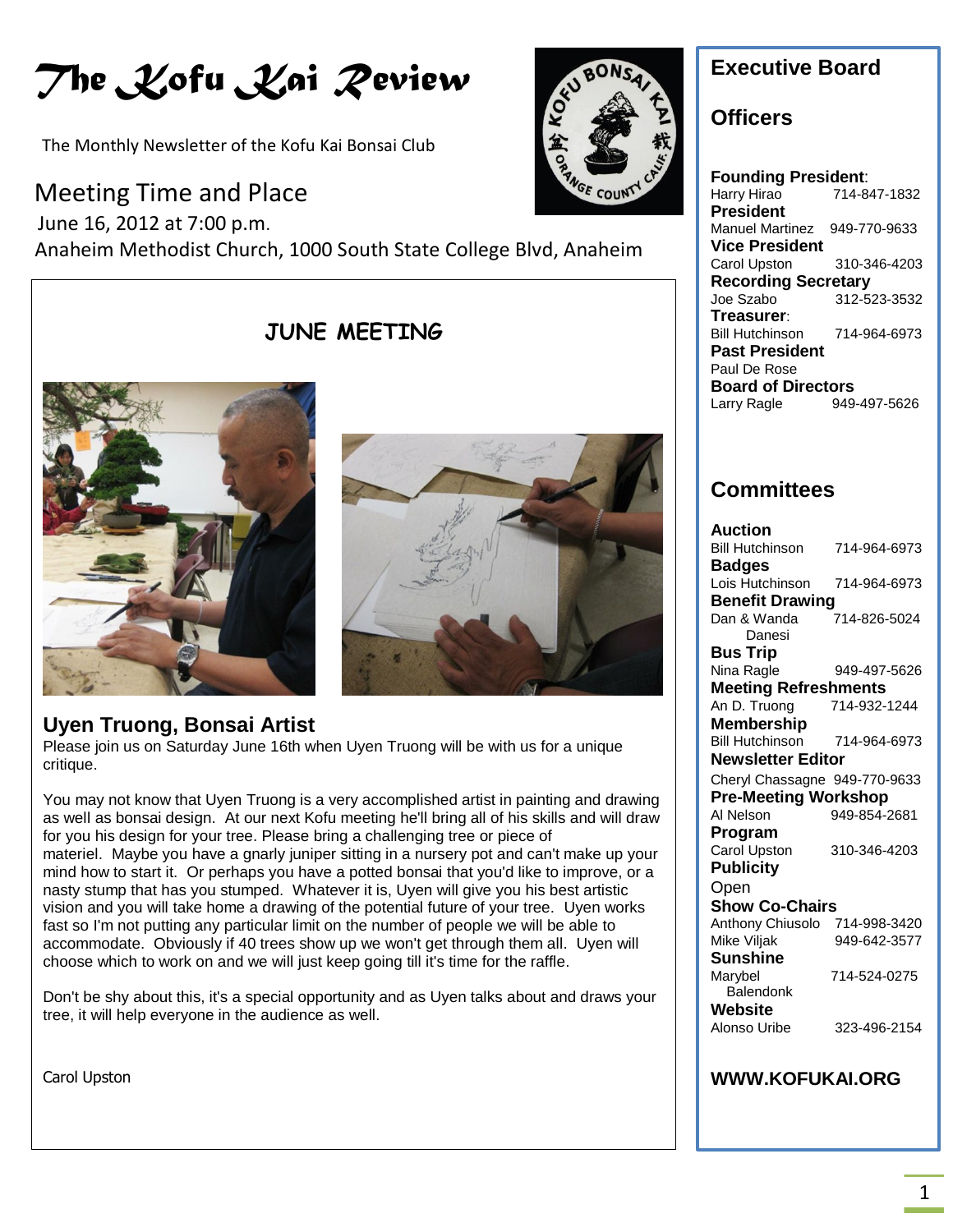

# We need your help for the Orange **County Fair**

July  $17^{th}$  to the  $30^{th}$  for tree displays and for docent

**Contact Anthony Chiusolo 714-998-3420 Or Mike Viljak 949-642-3597**

**May Meeting**

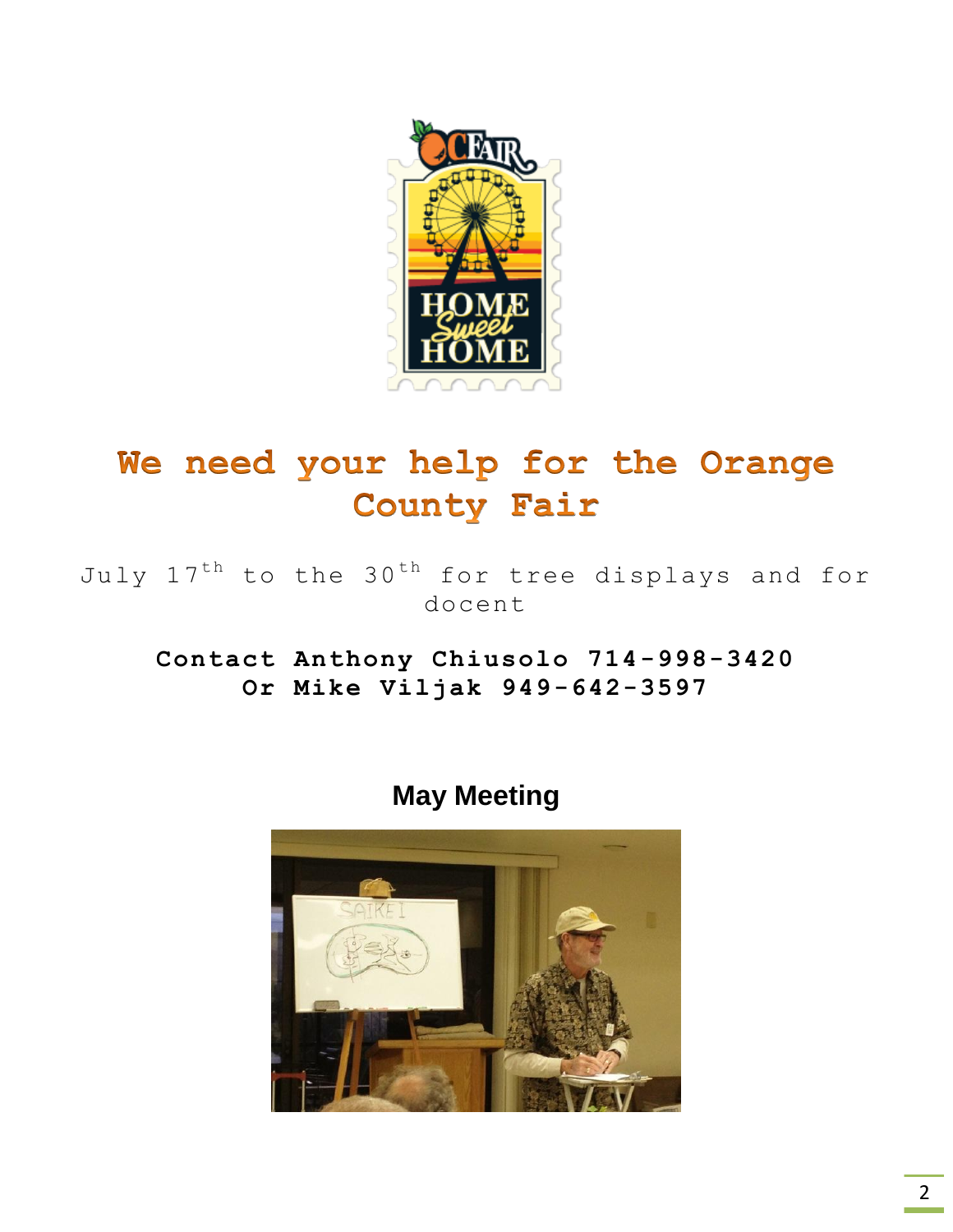## **Thank You Al!**

We were entertained at our May meeting by the venerable and erudite Al Nelson and his crew. Al created a beautiful Saikei planting using some very tiny boxwoods and other miniature plants. Not only did Al explain the process of making the landscape planting, he provided information about his sources for all of the material including the stone used for the base of the saikei. Al also tried out his new stand-up routine on us and by the amount of laughter I'd say he's ready for prime time. Thank you Al for not only doing an entertaining demo, but for bringing along so many helpers and mentoring them.

Carol Upston

#### **K O F U BO N S AI K AI - BO N S AI I D EAS**

#### **BY MARTY MANN**

#### **J U NE , 2 0 1 2 , ( # 8 2 )**

The end of June or early July is a good time to remove large leaves from the maturing spring foliage. This routine, just short of actual leaf pruning encourages smaller leaves to remain in scale with the tree. Do not do leaf pruning on an annual basis. Trim selectively, in stages, when new growth has hardened.

Feed the tree well for at least two weeks late in May before cutting Maple, Elm, Liquid Amber and Gingko. Use a low nitrogen formula to restrain spurts of new growth. Don't water as much during this growing period. Don't prune flowering trees until after flowering in order to allow new flower buds to form in the warm summer months, before fall and winter. This can be the time for propagation by cuttings, planting seeds, and air-layering. Softwood cuttings are best taken from newly hardened wood. Try a group of cuttings with various diameters taken from a single variety of a tree to plant as a forest. Plan ahead and treat this group as a unit when it has rooted and begun to grow.

Harsh summer sun is coming. Guard against sunburn. Protect deciduous trees as well as bamboo, especially if you use an overhead watering system. Rotate your trees regularly for even light exposure.

Reduce feeding deciduous trees in mid-June and for the last half of the year to discourage large leaves. Fall colors will improve (if nature co-operates with some cool nights) if fertilizers being used are low in Nitrogen (N) and higher in Potash (K) and Phosphorus (P). Flowering and fruiting trees can use some bone meal along with the regular fertilizing schedule.

With the renewal of active growth in May and into June so should attention be made to these ugly predators, insects and fungus. Aphids will multiply actively in warm weather. Fruit flies are attracted to the new young growth as the sugary sap flows. Continue your program of constant attention by the application of good commercial insecticides and fungicides. Check the underside of your leafy trees - a favorite hiding place for insect eggs and larvae growth. When you spray you must cover the upper and lower surfaces as well as the woody branches and trunk areas. While regularly scheduled spraying is the usual recommendation, it should be noted that too strong a chemical mixture can often do more harm than good. Don't overdo while emphasis is always on bugs and spores, attention should also be given to the accumulation of "trash" in your pots and in your growing containers. Keep your surfaces clean to discourage the harboring of unwanted tenants. Keep pulling those aggressive weeds that seem to find a home in well fed plants in containers. Get them out before they become too much a part of your root ball.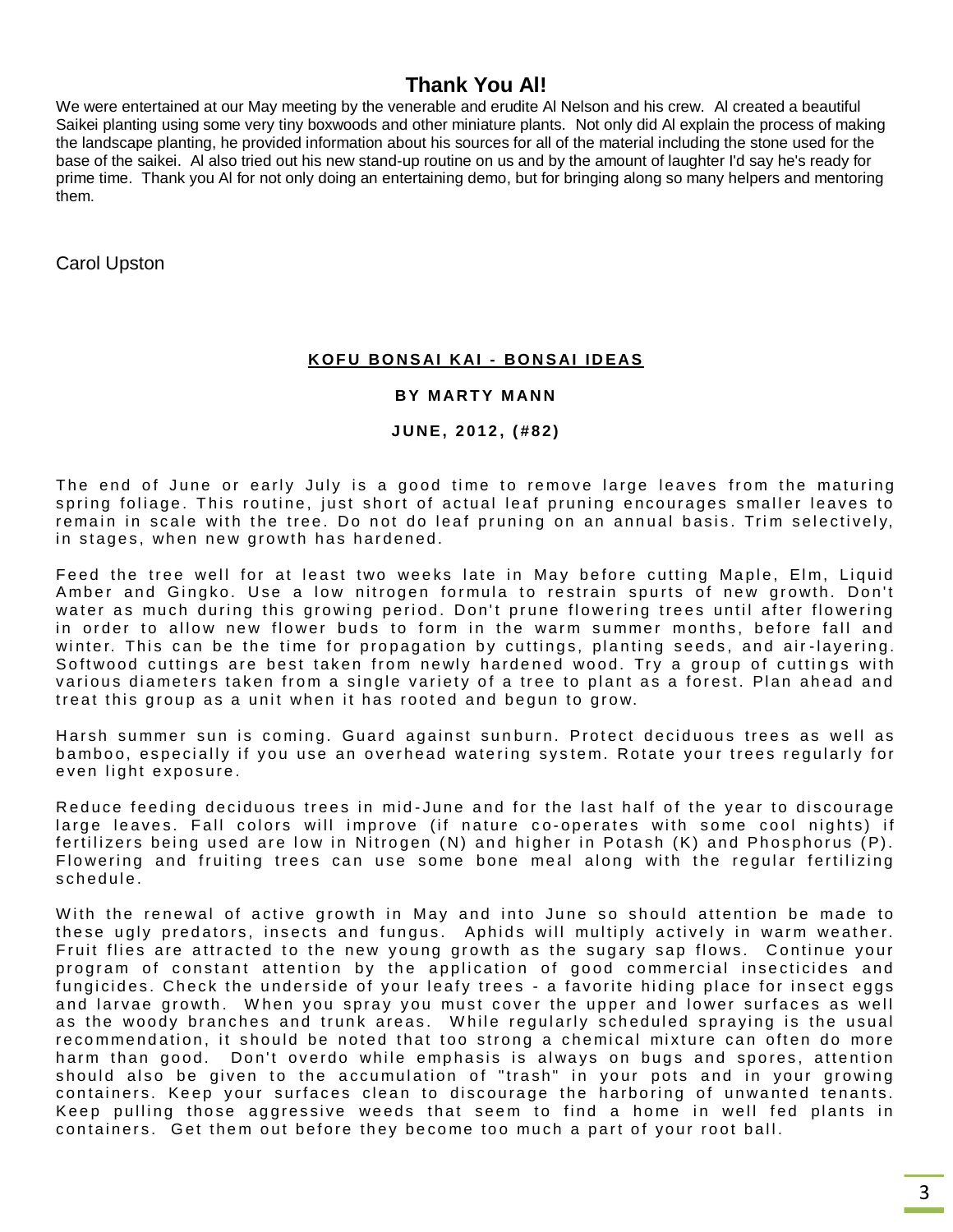Proper consideration to light conditions of each of your trees is very important during this active growing season. Keeping material in a sheltered or shaded area can produce lanky and weak growth. If the weather becomes excessively warm then the deciduous trees should be protected from too much hot sun. Conversely, conifers and evergreen junipers will benefit from substantial exposure to full sun which will create harder and firmer foliage. Do not react to the theory that the sun is harmful. The only negative effect of this exposure is the increased evaporation and excessive moisture loss. You must compensate for the benefit of good light by adjusting your watering schedules. Most of your trees will thrive in the warmer weather, however special care must be applied to the leafy Maples, Birch, and Liquid Ambers whose surfaces should not be wetted and allowed to broil.

Spring has sprung. Now be attentive to the maturing bonsai as they face the oncoming summer conditions.

HAIKU POEM:

**Soft** hills of clouds drifting by Warm days, sunlit skies With comfort and nurturing

**By Marty Mann** 

This article has been extracted from the recently published book called 'Bonsai Ideas'.© By Marty Mann. Material is not to be copied without publisher or author's permission **J u n e - 2 0 1 2**





Al Nelson, Ryan Cali, Howie Kawahara, Alex Espinoza and Jack Holms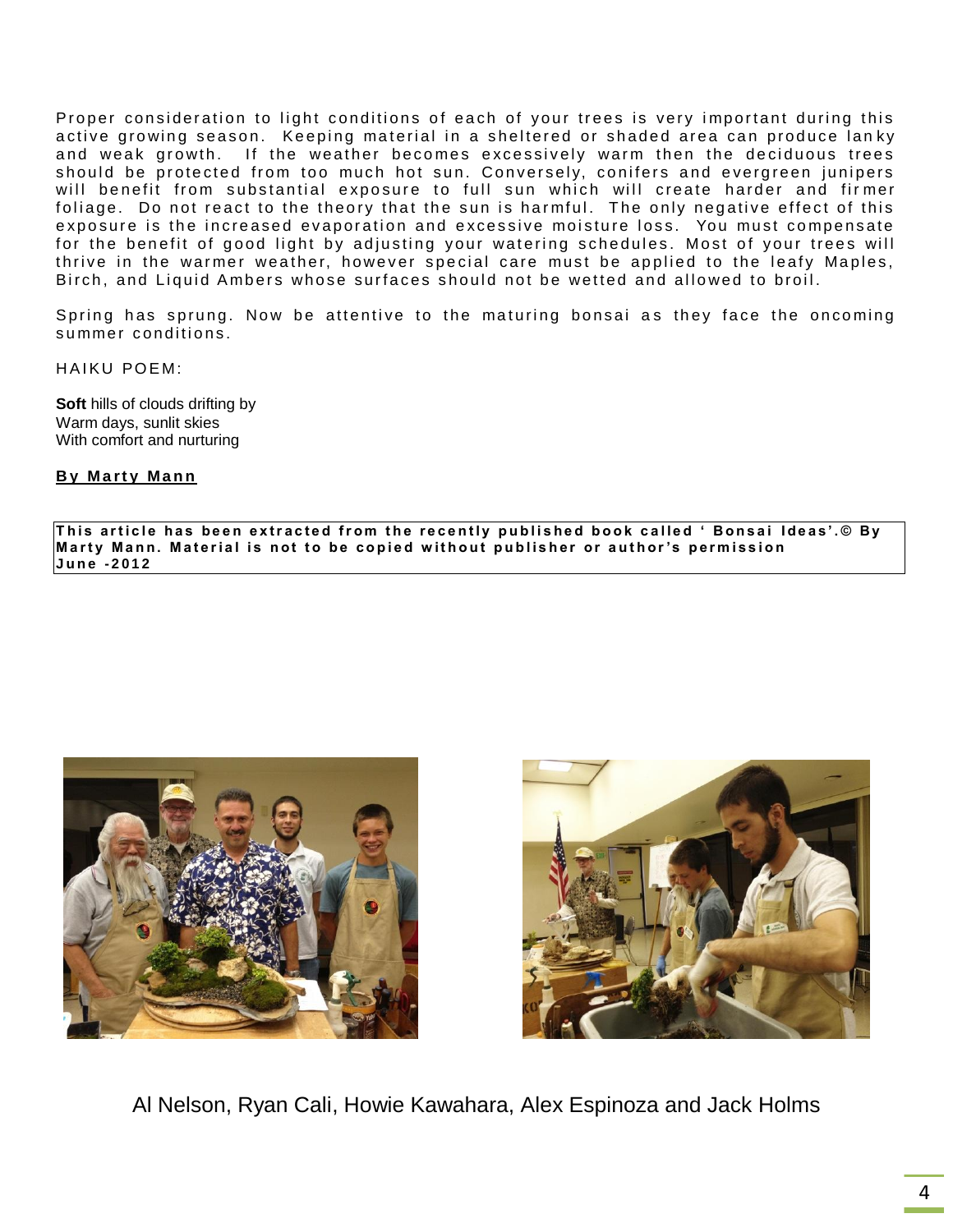**BADGE WINNER** 

DEMO WJINNER

Howie Kawahara

Alex Espinoza

CONGRATULATIONS !!!

# **NEW MEMBERS WELCOME**

# Lawrence Erickson, Russell Broadstone, Jamie Chavarria, Barry Cohen

**Say hello to them when you see them**

**UP COMING EVENTS**

**Kofu Bonsai Kai show at the Bowers Museum**  September 25<sup>th</sup> to the 30<sup>th</sup>

## **Bonsai Tools and Supplies**:

If you need any tools or supplies from Everett Bassin, contact him at 714-827-0661 or 714-392-5149 or email him at **[bonsaitools@mindspring.com.](mailto:bonsaitools@mindspring.com)** He will bring them to the meetings. He will not be bringing his entire inventory to the meetings.